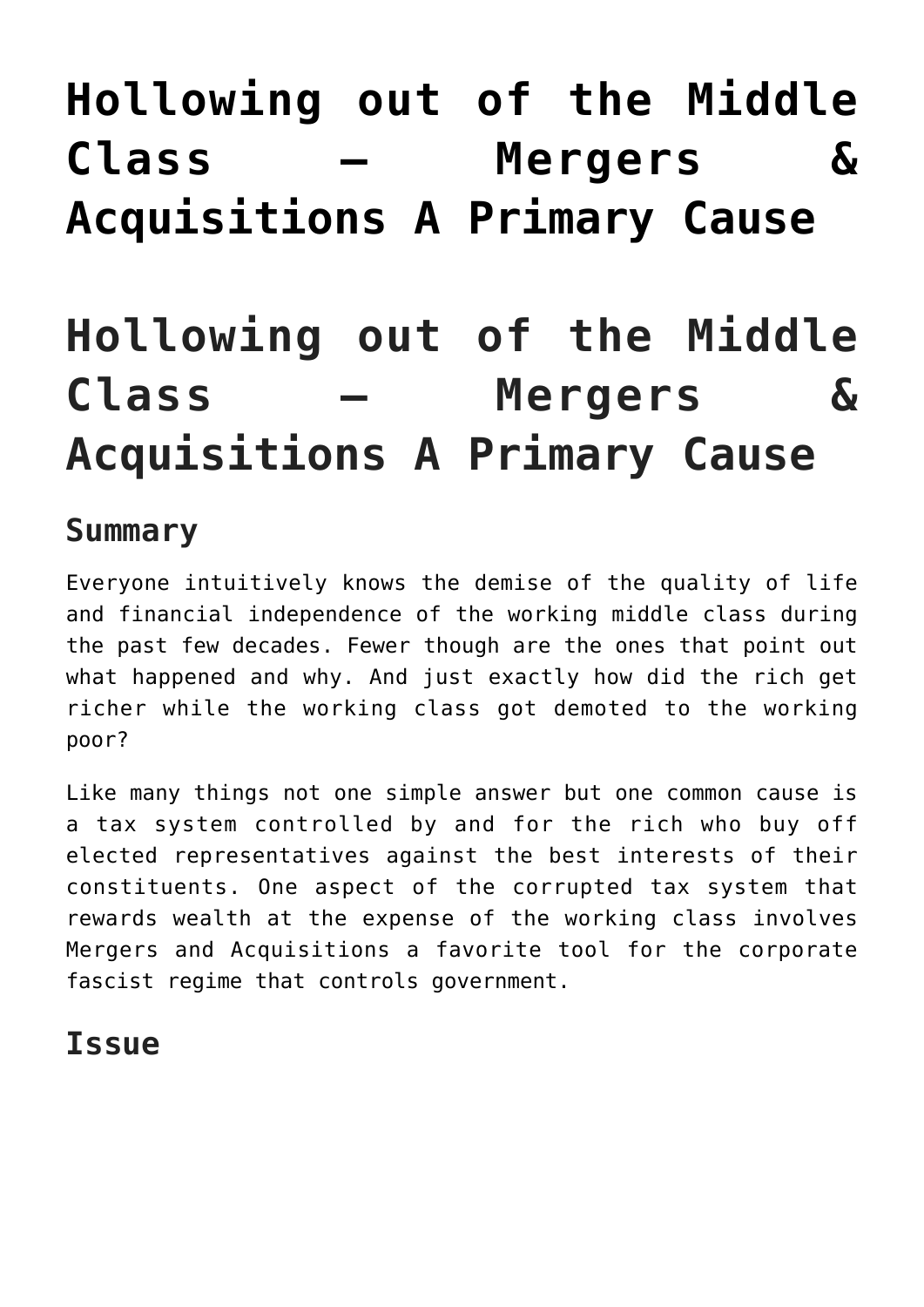

Real disposable income as adjusted for both inflation and taxation has declined for the working class over the past few decades while the upper class disproportionately has gained in wealth. Once the majority, the healthy and vibrant middle class has been hollowed out making a two-class system with an upper class of wealth and a lower class of working poor. The cause for this is multifaceted but a primary component is tax rate manipulation that rewards wealth while punishing the working class.

Before talking how the tax scheme was set up lets first discuss how it works to hollow out the middle class. Competition drives greater choice and with it increased level of service and actual employment. The drawback is that it also drives profit margins down and reduces income to shareholders. This is good for the working class but bad if you're a psychopathic plutocrat that falsely believes all wealth should reside with them. So, the easiest way to increase wealth and profit is to reduce competition. Simply acquire competitors allowing one firm to monopolize the field, drive out costly employees by offshoring work when opportune and increasing those coveted profit margins.

The problem is that it's very expensive to buy out other companies and some private small business owners are resistant or simply just don't want to sell. So, what to do? Well, how about create a tax rate scheme that makes it cheaper to buy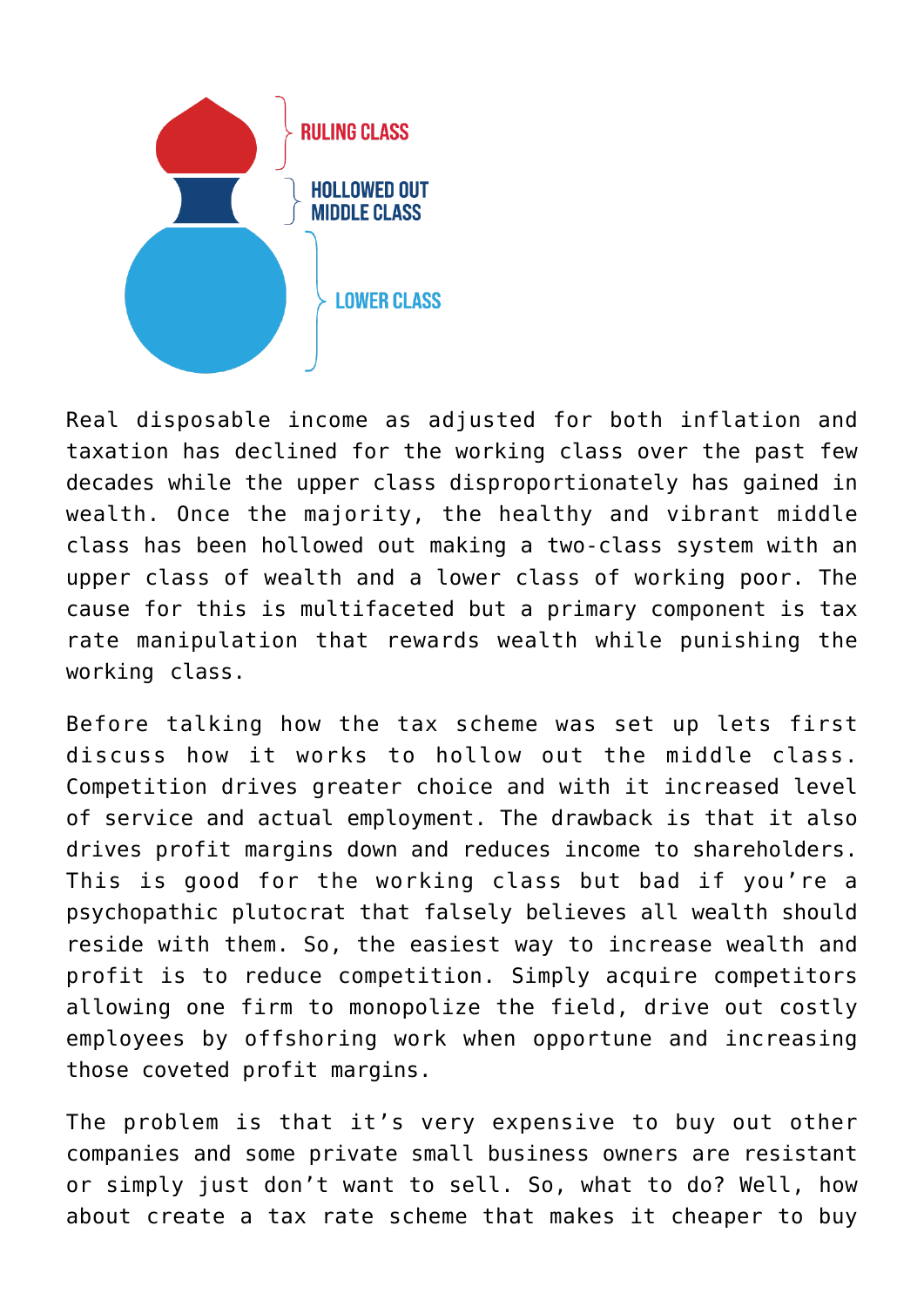companies while at the same time punishes small business owners that keep their business but rewards them if they sell out.

So, the corporate fascist government created a two-tier tax system and divided income into two groups with one being called "earned income" and the other being called "passive income". They then use MoM (Media of Manipulation) to repeatedly message a false narrative to convince all that investors must receive lower tax rates on so called "passive income" or otherwise they won't invest. Their false implication being that this will hurt the economy and reduce jobs. Anyone paying attention and fully aware knows this not to be true. They may make less profit but will always invest in viable and worthy opportunities.

This two-tier tax scheme makes tax rates incredibly low on passive income at 15% to 20% while steadily increasing tax rates on earned income to around 40%. So, now a small business owner that makes a profit has to pay 40% of their profits (more with state taxes) to the government. However, if they sell out to one of the big mega corporations, they get a big pay out based on future profits but they only now have to pay a 15%- 20% tax as the profit from the sale is now considered a capital gain (aka passive income). Owners may resist the temptation to sell but it is financially detrimental to do so. So away we go with the monopolization of America with steady absorption of small innovative business into the control of the few mega corporations. Corporate fascism through government then adds a layer of destructive, burdensome and time-consuming regulations to the tax scheme and the deliberate removal of competing small business is accomplished. If that still isn't enough, panic everyone with a virus and destroy the rest of the small businesses through selective governance.